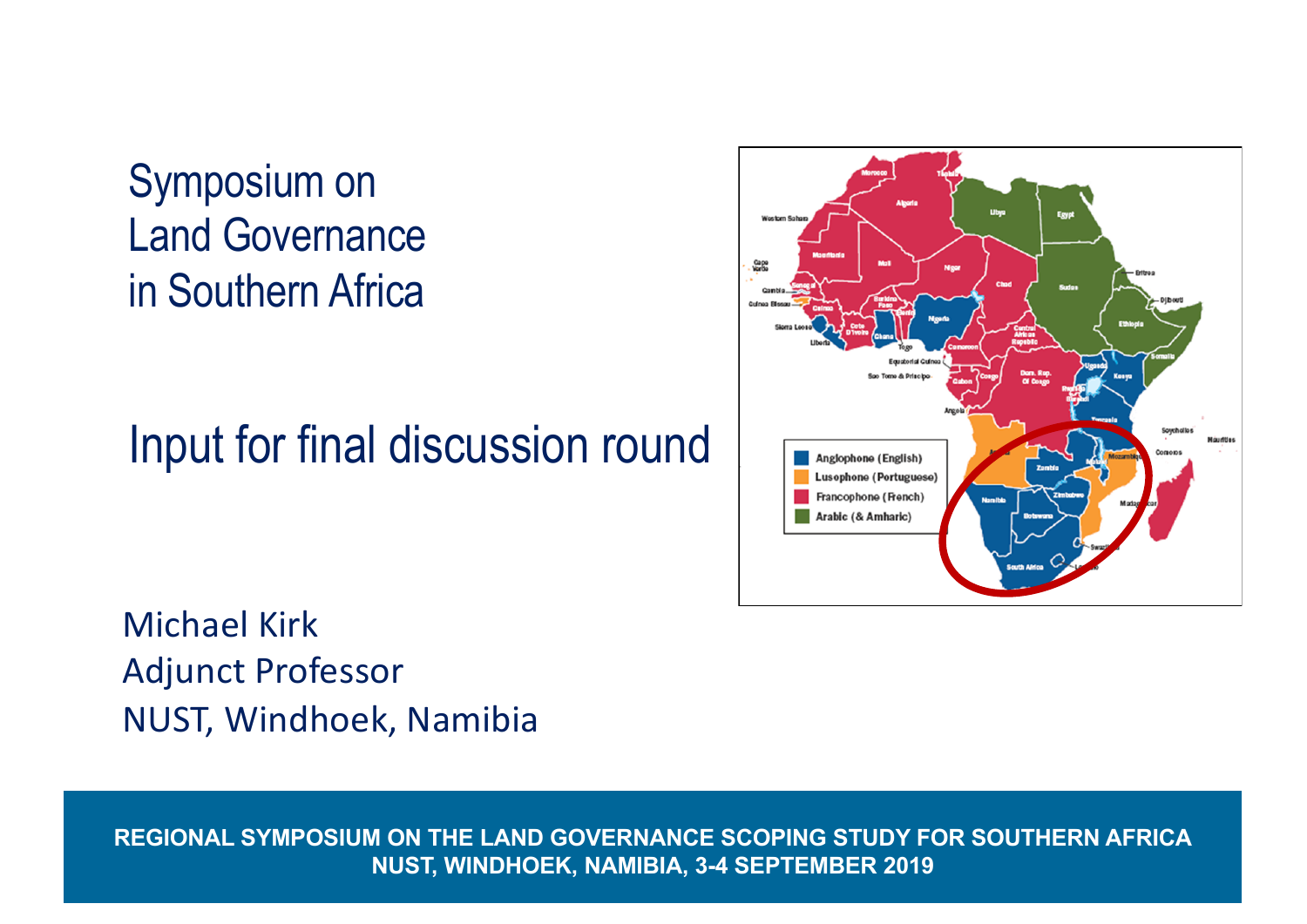## Reminder: cross-cutting issues emerging from panel discussions (1<sup>st</sup> day)

Role of land governance and

- the future of young generation in rural and in urban areas
- future of agriculture: spectrum between modernized/industrial  $\Leftrightarrow$  peasantry/ subsistence farming
- widening trade-off between urban encroachment and future of rural areas
- "just and fair" **compensation** 1)
- mainstreaming **climate change**, environmental protection
- lasting controversy: inequality  $\Leftrightarrow$  poverty  $\Leftrightarrow$  redistribution
- rights of (unmarried) **women**
- decentralization, reacting on **local needs,** inclusion
- dealing with **corruption**

 $1)$  Issues highlighted again in group discussion results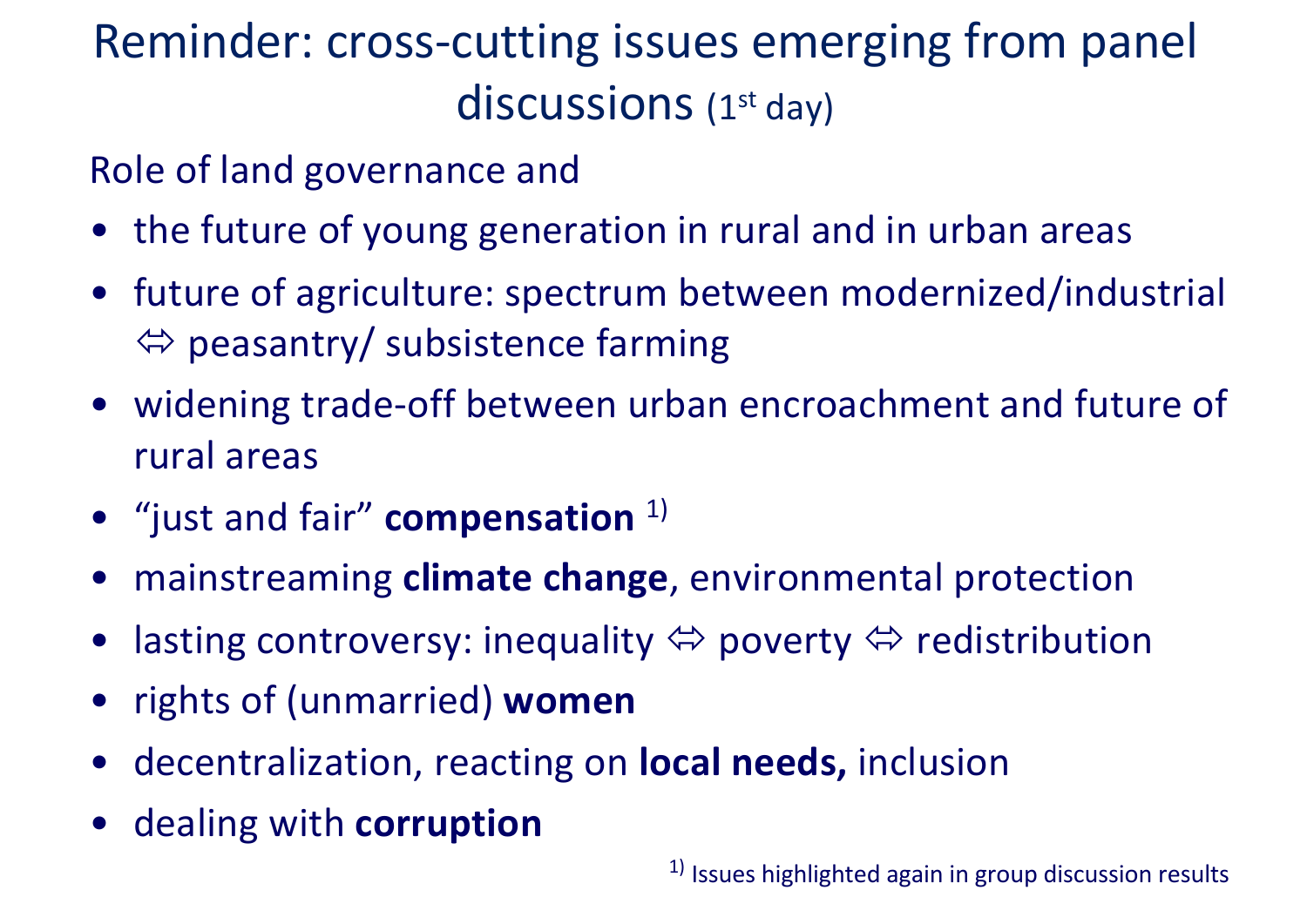## Addressing selected key challenges from working group presentation

- Improving land information systems (LIS) at all levels
- Acknowledging the continuum character of land rights
- Strengthening the role of education to sensitize on land issues
- Reassuring on the key role of rules as well as incentives
- Assessing the need for land market regulation
- Stressing the importance of participatory processes
- Dealing with urban densification, land-related services